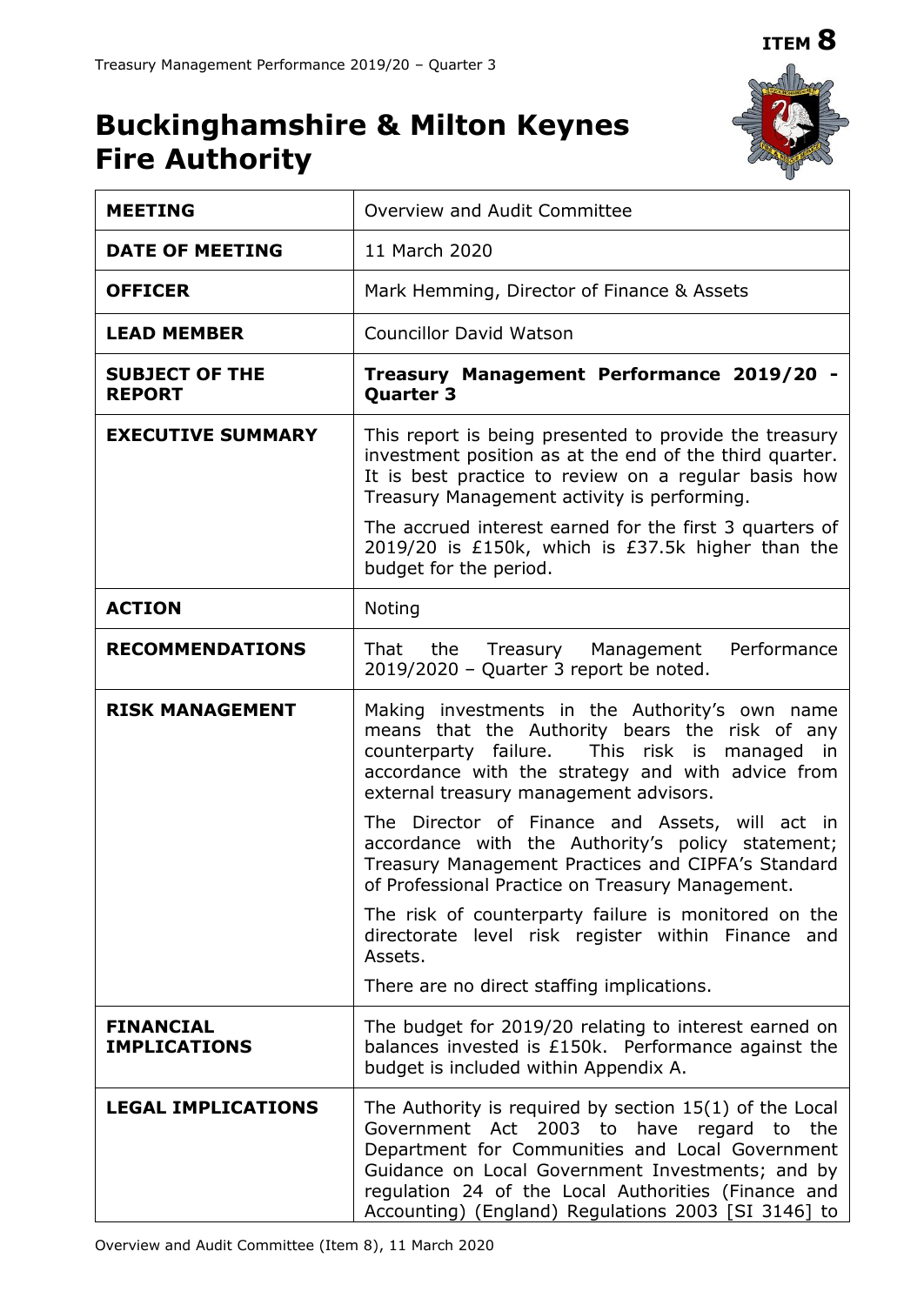|                                                                                   | have regard to any prevailing CIPFA Treasury<br>Management Code of Practice                                                                                                          |  |
|-----------------------------------------------------------------------------------|--------------------------------------------------------------------------------------------------------------------------------------------------------------------------------------|--|
| <b>CONSISTENCY WITH</b><br>THE PRINCIPLES OF<br>THE DUTY TO<br><b>COLLABORATE</b> | No direct impact.                                                                                                                                                                    |  |
| <b>HEALTH AND SAFETY</b>                                                          | No direct impact.                                                                                                                                                                    |  |
| <b>EQUALITY AND</b><br><b>DIVERSITY</b>                                           | No direct impact.                                                                                                                                                                    |  |
| <b>USE OF RESOURCES</b>                                                           | See Financial Implications.                                                                                                                                                          |  |
| <b>PROVENANCE SECTION</b><br>&<br><b>BACKGROUND PAPERS</b>                        | Treasury Management Policy Statement, Treasury<br>Management Strategy Statement and the Annual<br><b>Investment Strategy:</b><br>http://bucksfire.gov.uk/files/1614/4827/6491/ITEM 8 |  |
|                                                                                   | Treasury Management Strategy 2016-17 FINAL.pdf                                                                                                                                       |  |
|                                                                                   | <b>Treasury Management Practices:</b><br>https://bucksfire.gov.uk/files/4314/5527/8969/0A250<br>913.compressed.pdf                                                                   |  |
|                                                                                   |                                                                                                                                                                                      |  |
| <b>APPENDICES</b>                                                                 | Appendix A - Treasury Management Performance<br>2019/20 - Quarter 3                                                                                                                  |  |
| <b>TIME REQUIRED</b>                                                              | 5 minutes.                                                                                                                                                                           |  |
| <b>REPORT ORIGINATOR</b><br><b>AND CONTACT</b>                                    | Linda Blunt                                                                                                                                                                          |  |
|                                                                                   | lblunt@bucksfire.gov.uk                                                                                                                                                              |  |
|                                                                                   | 01296 744404                                                                                                                                                                         |  |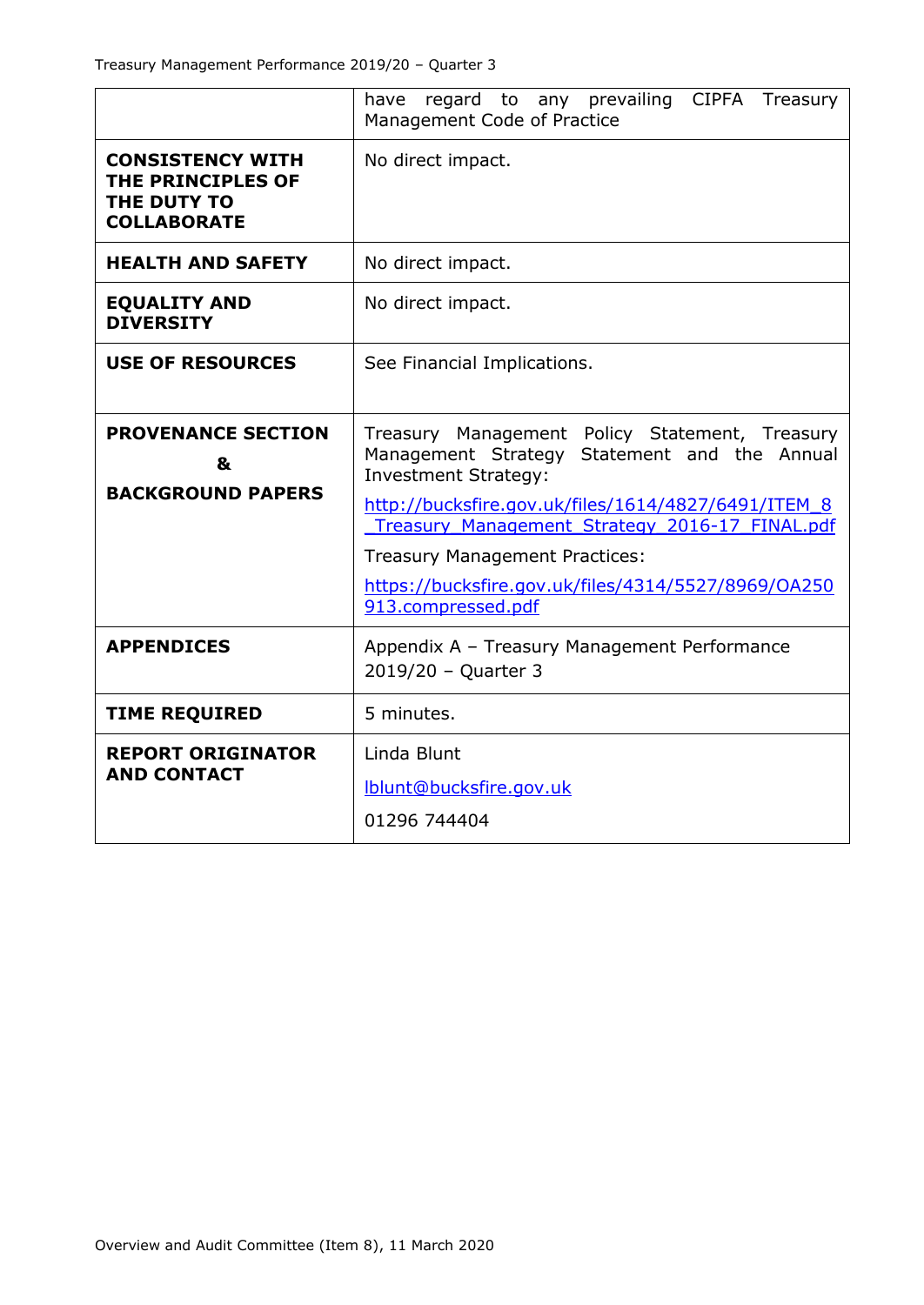# **Appendix A – Treasury Management Performance 2019/20 – Quarter 3**

## **Background**

Up until 31 March 2013, the Authority's cash balances were managed by Buckinghamshire County Council (BCC) under a Service Level Agreement (SLA). From 2013/14 the Authority began investing in its own name. This report highlights the performance to date of the in-house treasury management function for 2019/20.

#### **Security of Investments**

The primary investment priority as set out in the Treasury Management Policy Statement is the security of capital. The Authority applies the creditworthiness service provided by Link. This determines whether or not a counterparty is suitable to invest with and if so, the maximum duration an investment could be placed with them. In the Annual Investment Strategy (AIS), the Authority resolved that the balances invested with any single counterparty at any point in time would be 30% of the total investment portfolio to a maximum of £5m (with the exception of Lloyds Bank, who as our banking provider that have a limit of £7.5m, of which at least £2.5m must be instant access). The amount invested with each counterparty on the approved lending list as at 31 December 2019 is detailed below:

| Counterparty                         | Amount (£000) |
|--------------------------------------|---------------|
| Lloyds Bank                          | 5,000         |
| Nottingham Building Society          | 2,000         |
| <b>Principality Building Society</b> | 2,000         |
| Warrington Borough Council           | 2,000         |
| Newcastle Building Society           | 1,000         |
| Thurrock Borough Council             | 1,000         |
| West Bromwich Building Society       | 1,000         |
| Lloyds Bank (Current Accounts)       | 541           |
| <b>Total</b>                         | 14,541        |

No counterparty limits were breached during Quarter 3.

In its AIS the Authority also resolved that all credit ratings will be monitored weekly, by means of the Link creditworthiness service. During Quarter 3 Link made no relevant changes to the counterparty listing.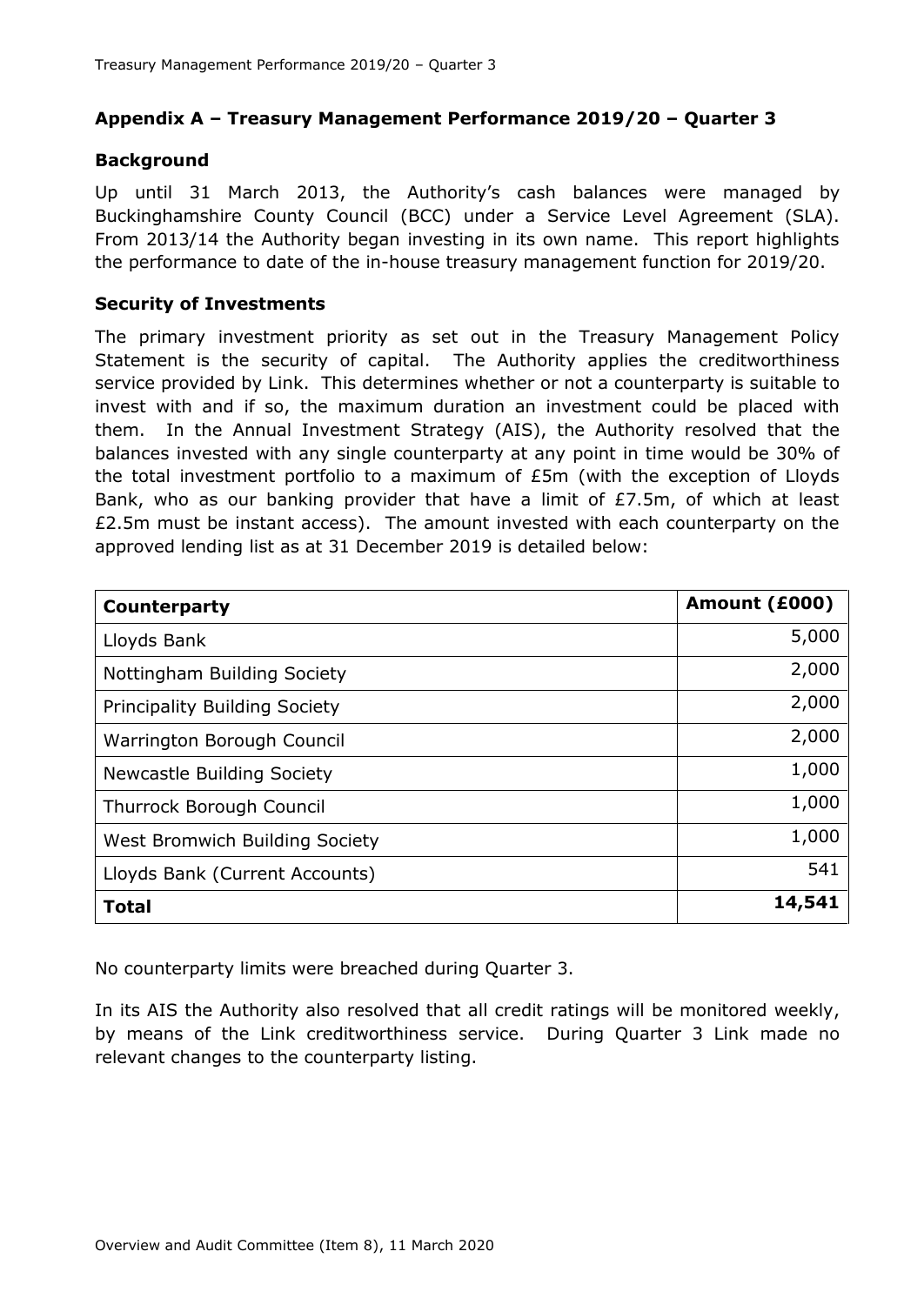# **Liquidity**

#### Investments

The second objective set out within the Treasury Management Policy Statement is the liquidity of investments (i.e. keeping the money readily available for expenditure when needed). Investments have been placed at a range of maturities, including having money on-call in order to maintain adequate liquidity. The current investment allocation by remaining duration can be seen on the chart below:



In order to cover expenditure such as salaries, pensions, creditor payments, and potential liabilities for which we have made provisions within the Statement of Accounts, the balances are invested as short fixed-term deposits.

There are six investments currently falling in the 1-3 and 3–6 month periods. These were all originally invested for different terms and will be re-invested for varying terms upon maturity in order to maintain liquidity and meet future commitments. The Authority continues to hold Money Market Funds to help improve the liquidity of the Authority's balances. However, there is currently no money invested in these funds due to the timing of payments relating to the Blue Light Hub. This is expected to change during the next financial year. By investing collectively, the Authority benefits from liquidity contributed by others and from the knowledge they are all unlikely to need to call on that money at the same time.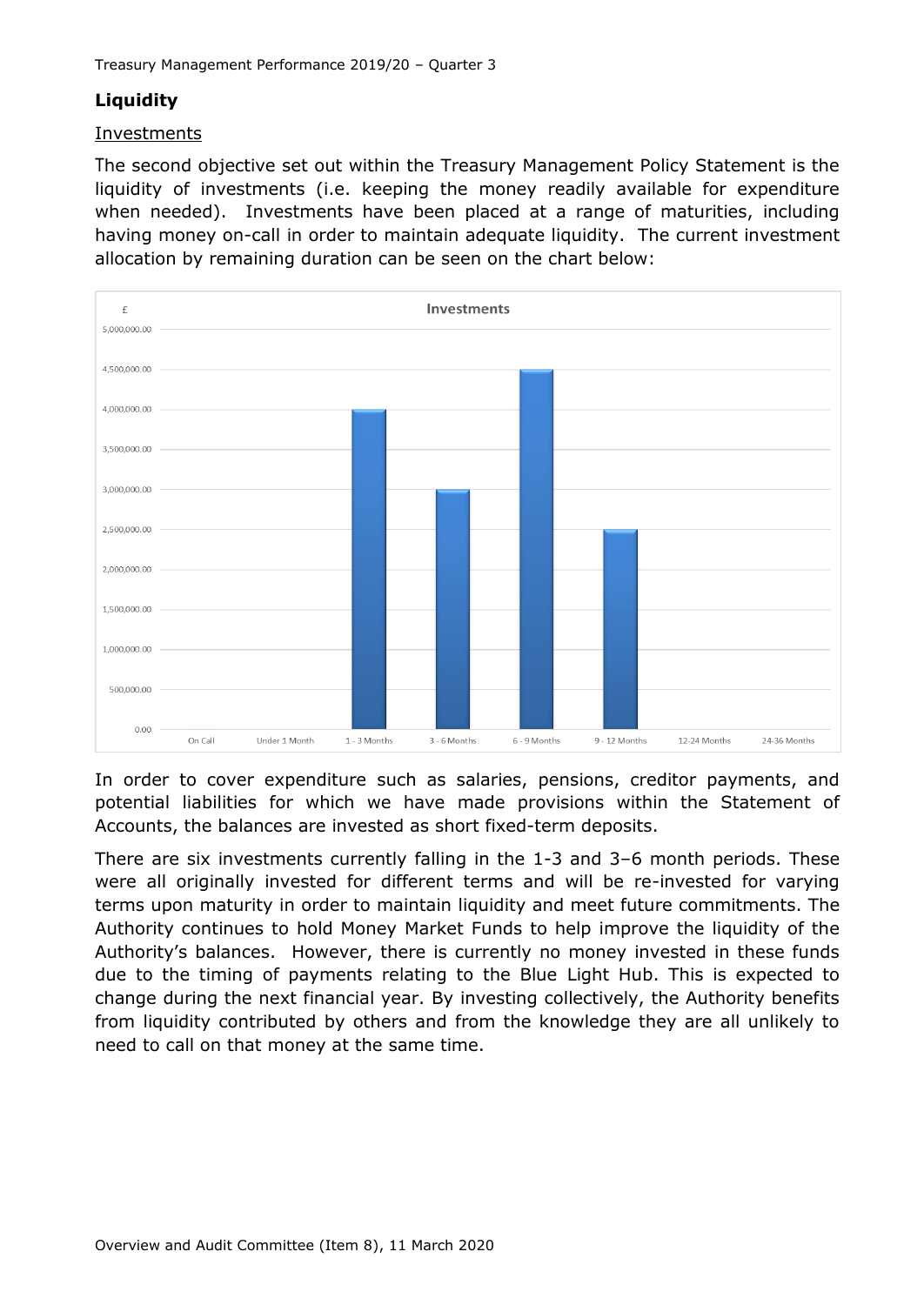# **Borrowing**

As part of managing the liquidity of investments, it is important to have regard to the maturity structure of outstanding borrowing. This can be seen in the following chart:



The total borrowing outstanding as at 31 December 2019 is £6.797m. No further debt repayment is due until May 2022. These repayments do not directly affect the revenue budget, as they simply reflect the use of cash accumulated by setting aside the appropriate minimum revenue provision (MRP) to settle the outstanding liability.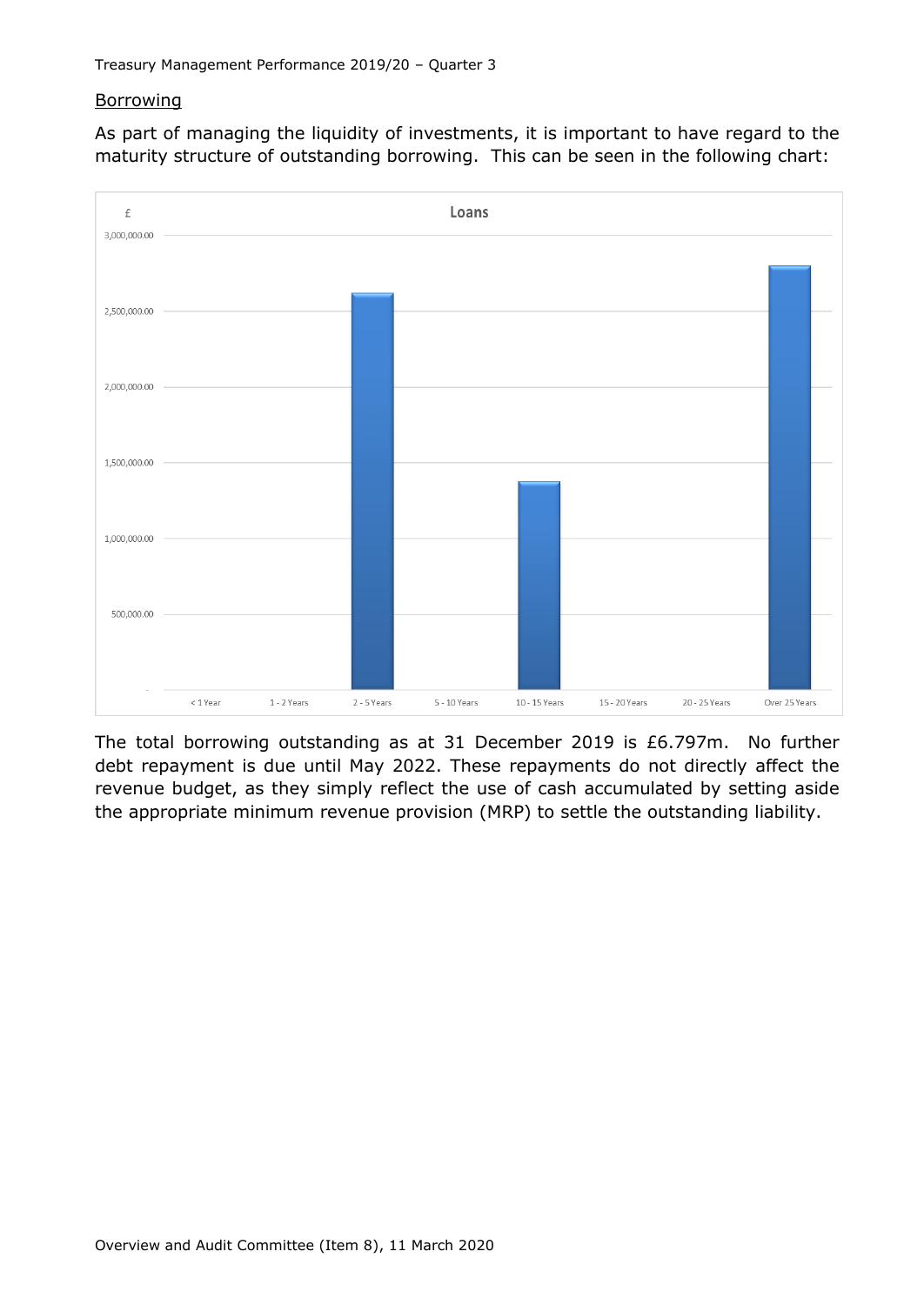# **Investment Yield**

Having determined proper levels of security and liquidity, it is reasonable to consider the level of yield that could be obtained that is consistent with those priorities.

## Performance Against Budget – Quarter 3

The budget for future years was reviewed as part of the Medium Term Financial Plan process and the income target for 2019/20 is £150k. This has not increased for 2019/20 due to the continuing spend on the Blue Light Hub at West Ashlands, Milton Keynes. It is expected that there will be less funds available for investments, hence the potential to realise greater interest is diminished. The accrued interest earned as at 31 December 2019 is £150k against the planned budget of £112.5k for the first three quarters of the year, which is an over achievement of  $E37.5k$ . It should be noted that £26.5k of this is due to the interest achieved from making an advance payment in respect of the Employers contribution to the LGPS of £1.3m, achieving £36k interest per year for the current year.

# Performance Against the Benchmark – Quarter 3

The relative performance of the investments is measured against two benchmark figures:

- 7 day LIBID this is the rate the Authority would have earned on all balances had the SLA with BCC continued into future years
- Link benchmark this is the indicative rate that Link advised we should be looking to achieve for 2019/20 at the start of the year
- The weighted average rate (%) is compared to the two benchmark figures in the following chart for each month:



Overview and Audit Committee (Item 8), 11 March 2020